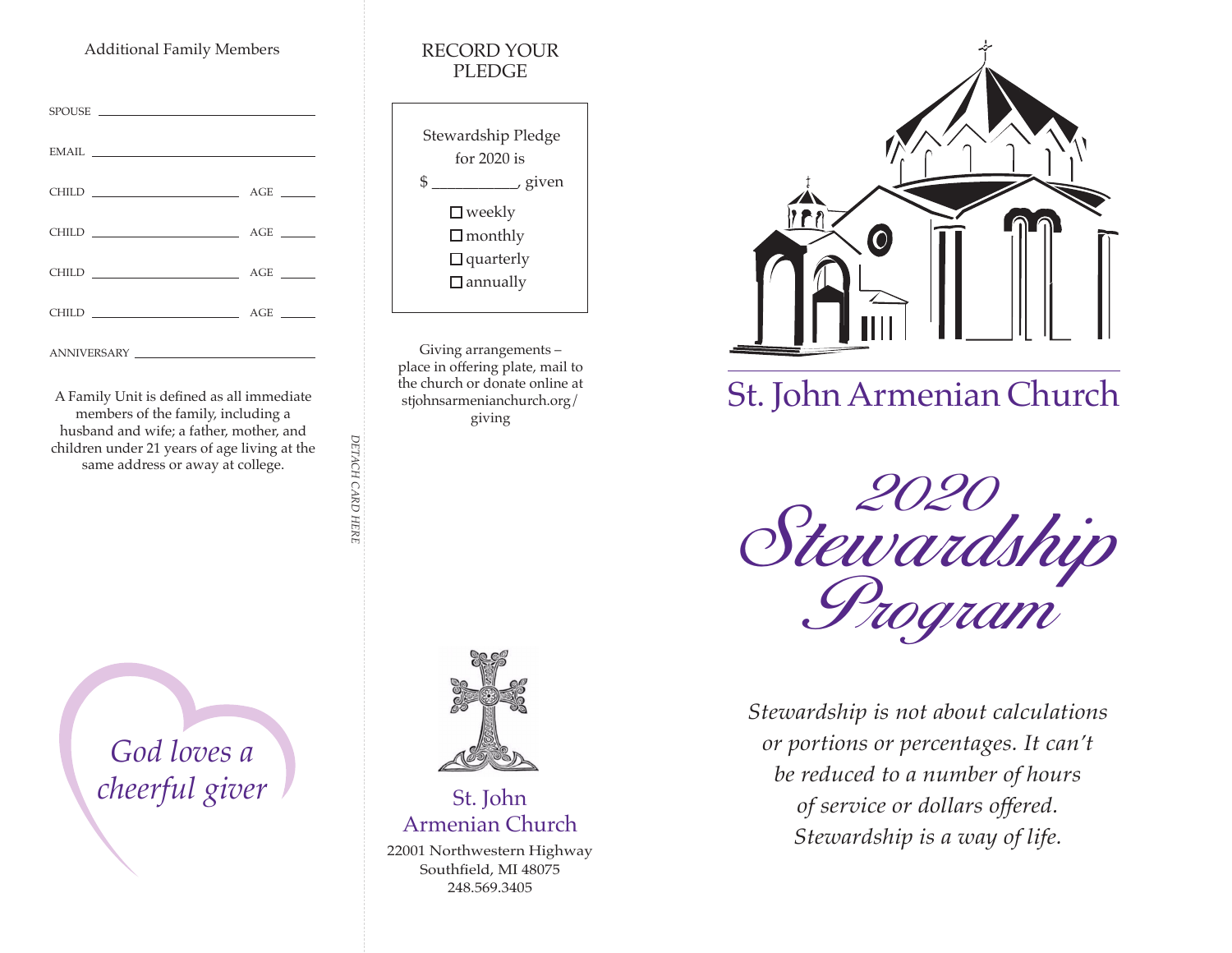St. John Armenian Church is blessed to announce that we have been selected to implement the Diocesan Dues to Stewardship Program to our parishioners who make their annual offerings to God and the Church. By replacing the normal dues statements, our new Stewardship Pledge card will allow our parishioners to choose the amount they can give that comes from their heart. Making an annual stewardship pledge without an imposed amount helps instill the Christian practice in our lives that everything we have, both monetary and non-monetary, is a gift from God.

A Stewardship Pledge is derived from one's heart and soul. It is a choice and promise to make a financial gift. No particular monetary value will be assigned to a stewardship pledge as a precondition. We truly believe that the Church is here for everyone's spiritual well being and an individual's yearly offering should not be determined by anyone but one's own heart.

In a stewardship pledge based system, giving is governed by a person's means and proportionate to his/her capacity to give, rather than specified by an external source.

# **STEWARDSHIP PLEDGED GIFT**

As you fill out your pledge card, look into your heart and know that our Church does so much for all needs with gifts offered by its community.

Many may not know that these gifts do not need to be presented all at the same time, the Church understands that gifts overtime may be easier for some to be able to give the amount they truly want to present. Weekly, monthly, quarterly or annual gifts are equally accepted and appreciated.

*Example Family Unit Pledged Gift of \$600:* One-time annual gift of \$600, quarterly (4) gifts of \$150, monthly (12) gifts of \$50 or a weekly (50) gifts of \$12

Stewardship is about giving from your heart and allowing you to present the gift that is right for you. You always have the option to give more than your pledge if the opportunity arises to show God and Church increased support.

*"7 So let each one give as he purposes in his heart, not grudgingly or of necessity; for God loves a cheerful giver.*" 2 Corinthians 9:7

The Church is here to welcome all no matter the size of their pledge. We want to welcome all to be an active part of our community and give from their hearts.

*May the Lord Remember All* 

*Your Offerings*

DATE Please mail this Stewardship Pledge Card to the Church office or drop it in the offering

plate. No gift is needed to accompany this form. We ask that your pledged gift be given by the end of the pledge year (2020).

Giving arrangements remain the same – in the offering plate, by mail or online at stjohnsarmenianchurch.org/giving

*"42Then one poor widow came and put in two small copper coins, which amounted to a small fraction of a denarius. 43Jesus called His disciples to Him and said, 'Truly I tell you, this poor widow has put more than all the others into the treasury...'"*

Holy Gospel of Mark 12:42

# Stewardship Pledge Card

In prayerful consideration of my stewardship of God's resources and my commitment to St. John's mission and programs:

My/Our Stewardship Pledge for 2020 is \$ \_\_\_\_\_\_\_\_\_\_\_, given  $\Box$  weekly  $\Box$  monthly  $\Box$  quarterly  $\Box$  annually

 $\Box$  I/We will give Pledged Gift online

I/We wish to support St. John with time and talent in these areas:

 $\overline{\phantom{a}}$  , and the set of the set of the set of the set of the set of the set of the set of the set of the set of the set of the set of the set of the set of the set of the set of the set of the set of the set of the s

 $\overline{\phantom{a}}$  , and the set of the set of the set of the set of the set of the set of the set of the set of the set of the set of the set of the set of the set of the set of the set of the set of the set of the set of the s

 $\overline{\phantom{a}}$  , and the set of the set of the set of the set of the set of the set of the set of the set of the set of the set of the set of the set of the set of the set of the set of the set of the set of the set of the s

| PLEASE FILL ADDITIONAL FAMILY NAMES ON BACK                                                                                                                                                                                    |  |
|--------------------------------------------------------------------------------------------------------------------------------------------------------------------------------------------------------------------------------|--|
| ADDRESS                                                                                                                                                                                                                        |  |
| PHONE THE CONTRACT OF THE CONTRACT OF THE CONTRACT OF THE CONTRACT OF THE CONTRACT OF THE CONTRACT OF THE CONTRACT OF THE CONTRACT OF THE CONTRACT OF THE CONTRACT OF THE CONTRACT OF THE CONTRACT OF THE CONTRACT OF THE CONT |  |
| EMAIL.                                                                                                                                                                                                                         |  |
| date                                                                                                                                                                                                                           |  |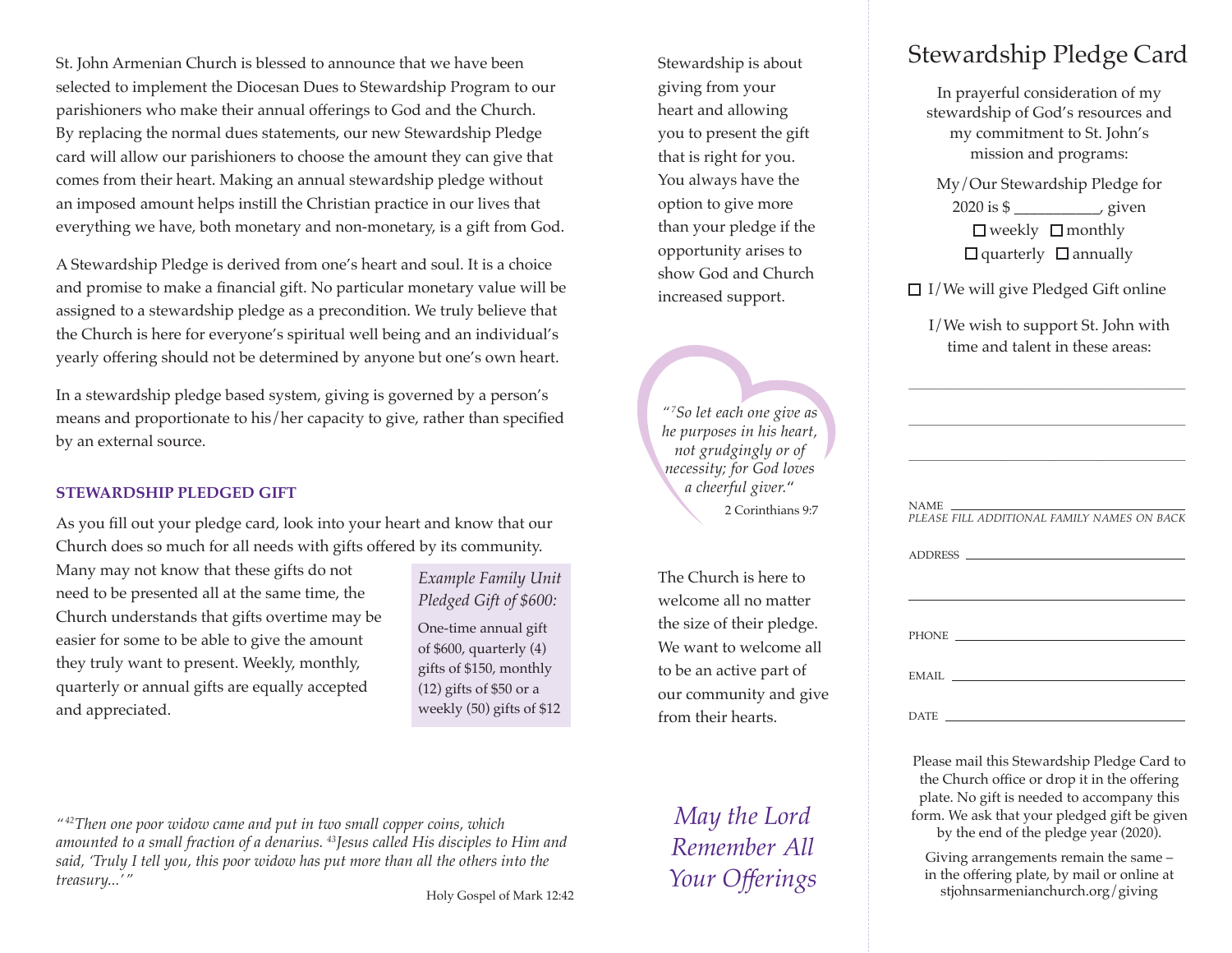New Stewardship Pledge Pilot Program

# FREQUENTLY ASKED QUESTIONS *"6*

# **1. How long will the Pilot Program run?** (2 Cod loves a cheerful giver. "

The Pilot Program will run three years.

## **2. Why is the Diocese looking to change from the current Membership Dues System to a Stewardship Pledge System?**

 For many years, parishes in the Eastern Diocese have operated under a Dues Membership System. As with secular institutions, which require paying dues to "belong", parishioners pay a pre-determined amount to be a member of the parish with certain privileges such as being able to vote at parish assemblies. The dues system does not take into consideration that God has blessed each of us differently, and while placing a burden on some, more often underestimates a person's ability to support their parish. A Stewardship Pledge System is a Christian system based on the three "legs" of stewardship – Time, Talent, and Treasure. Each parishioner is asked to give of their Time, Talent and Treasure freely from their hearts with no minimums, fostering a more inclusive environment in the parish.

### **3. Will there be a minimum stewardship pledge amount required to be considered a Stewardship Donor of Record?**

No – Each parishioner is encouraged to give proportionate to their means.

#### **4. Define Stewardship Donor of Record?**

 Stewardship Donor of Record is defined as a single parishioner or a member of a pledge unit who makes a formal stewardship pledge of any amount.

#### **5. Define Pledge Unit?**

 Pledge Unit is defined as all immediate members of a family in the same household, including children ages 18 to 21 years of age.

#### **6. What happens to the Diocesan Bylaws during the Pilot Program?**

 For purposes of the Pilot Program participating parishes only, Stewardship Donor of Record will replace the wording Dues Paying Member in the present Bylaws.

#### **7. What is the criteria to be able to vote under the Pilot Program guidelines?**

 Stewardship Donors of Record, who are 18 years of age or over, may participate in the Assemblies of their Parish and may vote, provided that at least six months have elapsed since the individual or pledge unit have established themselves as a Stewardship Donor of Record and they have honored their pledge by December 31st in the prior year.

#### **8. What about being eligible for office?**

 Stewardship Donors of Record, who are 21 years of age or over, may be eligible to run for office during a Parish Assembly, provided that at least one year has elapsed since the individual or pledge unit have established themselves as a Stewardship Donor of Record and they have honored their pledge by December 31st in the prior year.

*The one who sows sparingly will also reap sparingly, and the one who sows bountifully will also reap bountifully. 7 Each of you must give as you have made up your mind, not reluctantly or under compulsion, for*